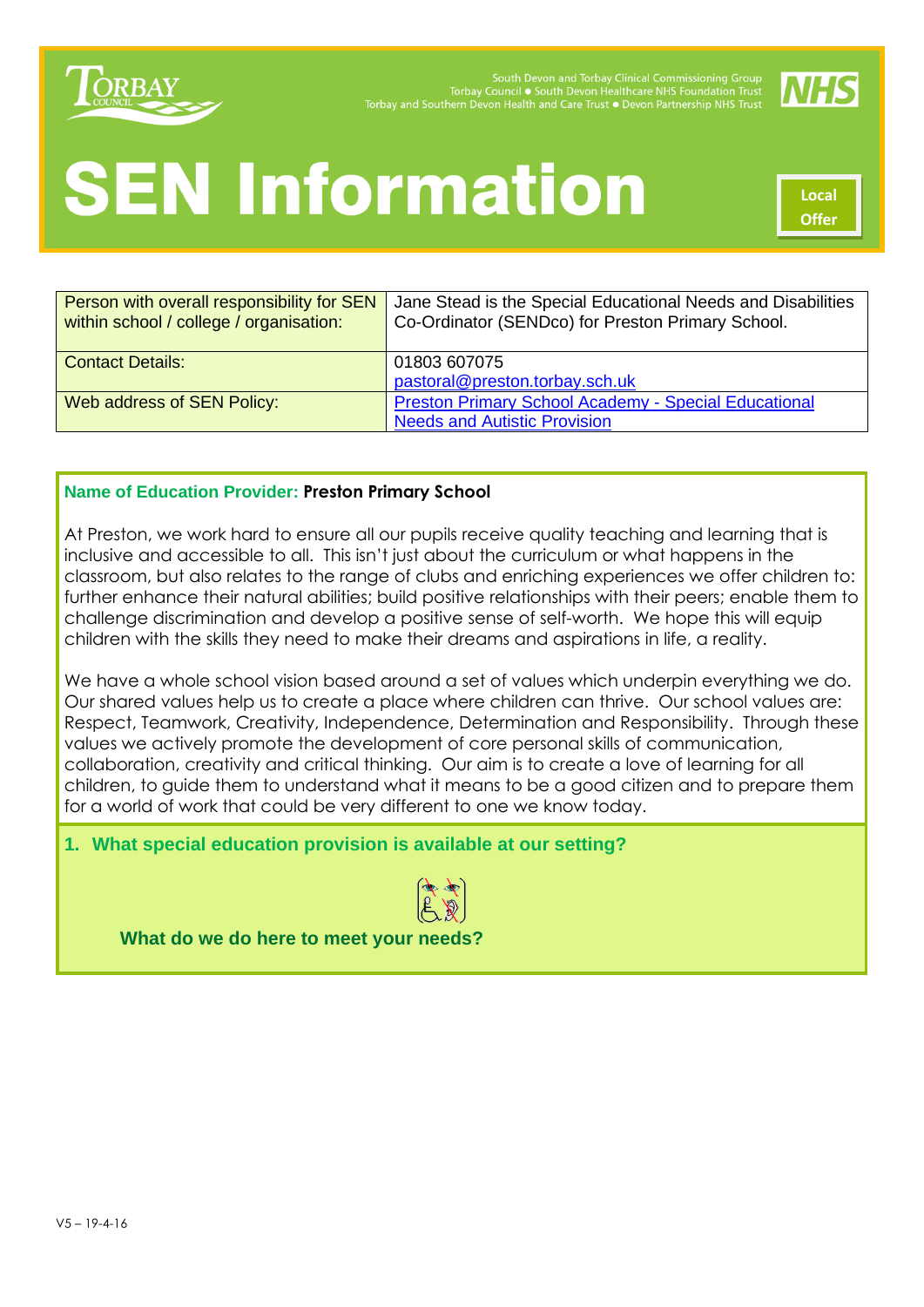We aim to include every child in all that the school has to offer. Therefore, wherever possible we will adapt activities to meet the specific needs of a child with Special Educational Needs and Disabilities (SEND) alongside their peers.

All teachers are teachers of children with special educational needs (SEN) and have realistic, but high expectations for all children. In addition, Preston Primary has a team of staff who may be involved in supporting a child's individual needs and deliver targeted intervention to develop all four areas of special educational need.

When a child is identified as having a special educational need, we can offer access to:

#### **Cognition and Learning:**

- Adapted curriculum resources,
- Dyslexia friendly approaches,
- Use of APPS and IPad speech to text functions,
- The use of interactive knowledge organisers,
- Targeted small group and individual phonics, reading and maths intervention,
- Access to Educational Psychologist or specialist advisory teachers, following a referral into the local authority services.

#### **Communication and Interaction:**

- Total communication friendly classrooms,
- Autism friendly approaches,
- Use of visual prompts and resources,
- Specialist training in the Attention Autism Attention Builders programmes,
- Lego therapy intervention groups,
- Neli intervention programme for pupils in reception,
- British Picture Vocabulary Scale receptive language school assessment,
- Group and individual targeted speech and language intervention,
- Access to NHS speech and language therapist, following a referral into the service,

#### **Social, Emotional and Mental Health:**

- Whole school restorative pastoral approach,
- Weekly, supported and adapted PSHE lessons,
- Whole school staff awareness of basic attachment theory and impact of adverse childhood experiences.
- Individual check ins and playtime reflection intervention time with a familiar member of staff,
- A fully trained Thrive practitioner and trained Emotional Literacy Teaching Assistants (ELSA's)
- Safe, quiet and low arousal break out spaces throughout the school,
- Use of draw and talk, incredible 5 point scale and mindfulness approaches,
- Targeted play leader programme for KS2 children and use of dedicated continuous provision areas for KS1 children,
- SEMH pastoral assistant,
- Referrals to external services such as Action for Children, Torbay 0-19 Community Nurse Teams, the Wave project, young carers and CAMHs.

#### **Physical and or Sensory:**

- Accessible, well-lit and organised classrooms and corridors,
- Access to specialist equipment,
- Personal sensory resources and planned breaks,
- Supported transitions into and from school,
- Outdoor learning and animal care spaces,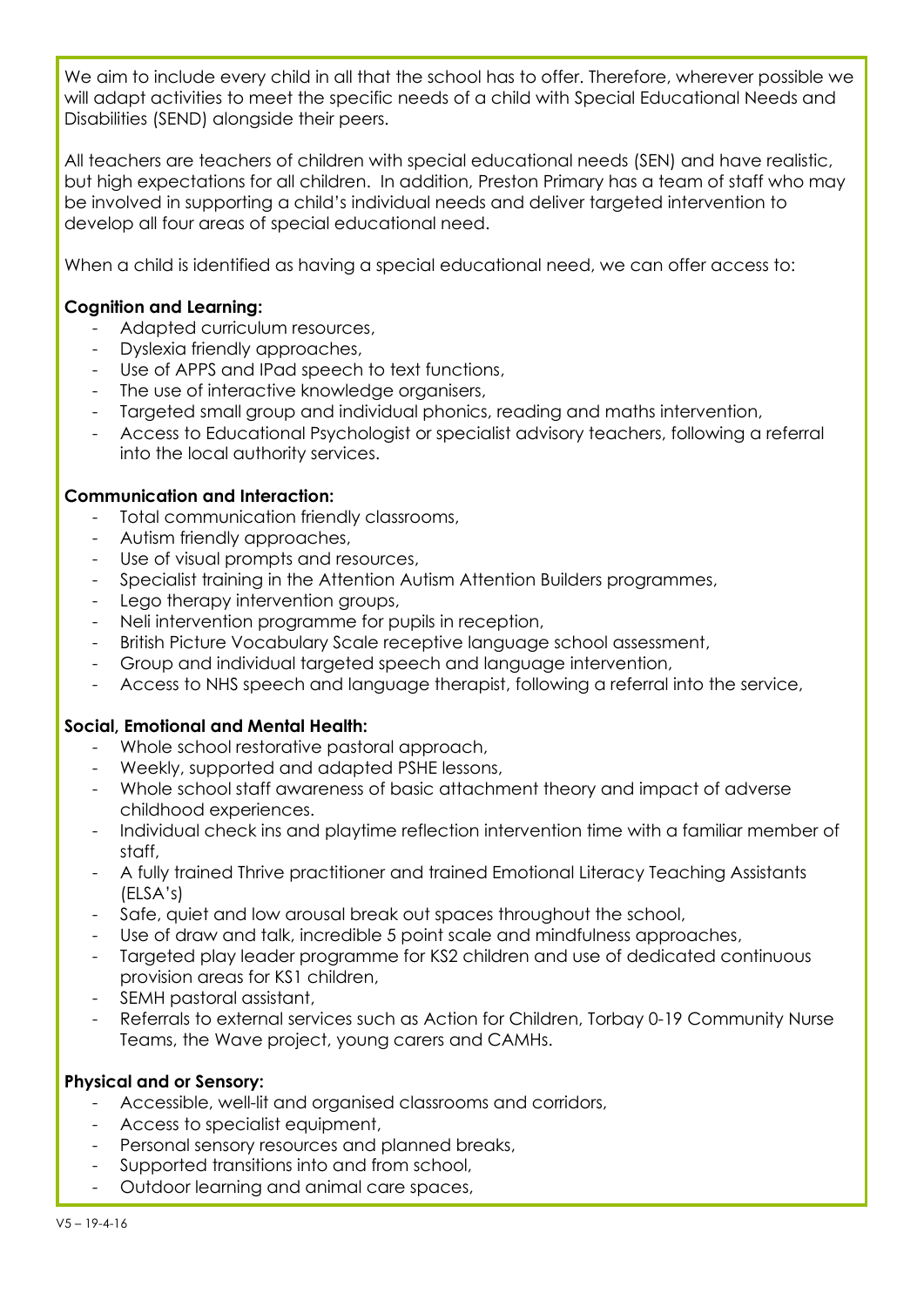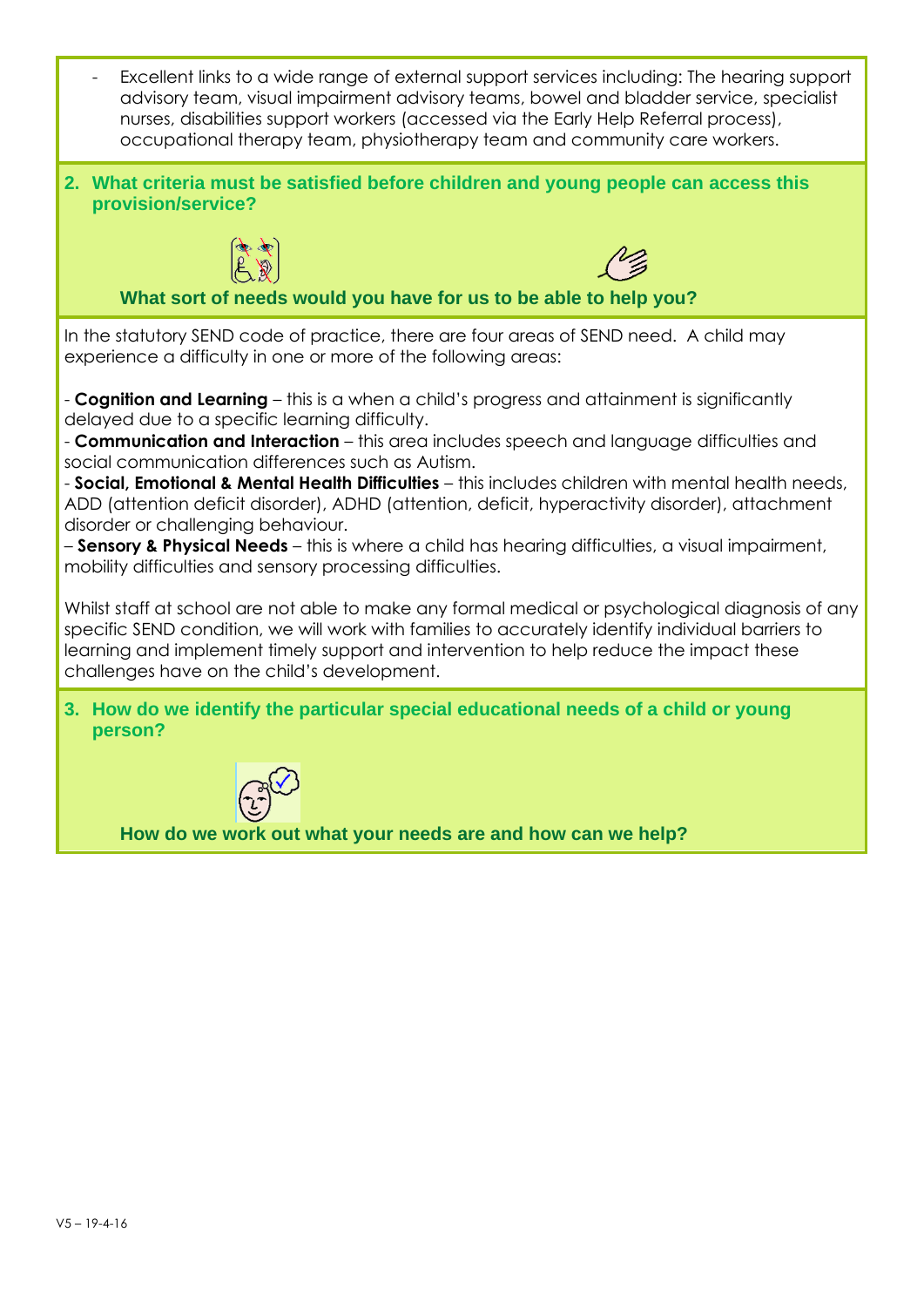All teachers expect to see a broad range of ability within each class and recognise that slow progress is not always an indicator of SEND. Before identifying a specific SEND need, we would consult with parents/carers and consider factors relating to gaps in education. At Preston, we recognise that children, with or without a medical or psychological diagnosis, may not always require extensive provision, which is why we respond to a child's presenting needs and strive to move them between our SEND support stages through the implementation of the graduated approach.

**The graduated approach:** Whatever difficulty a child is experiencing, the school will endeavour to initiate a strategy, intervention, enrichment or appropriate form of support to meet that need. *We would monitor this using our graduated response approach and track children's needs and progress using the assess, plan, do & review cycle.* It is our intention that each cycle or SEND support stage becomes more and more focussed on improving outcomes as we drill down into the child's specific needs with each cycle.

# **SEND Support Stages**:



**Quality First Teaching:** All children have access to quality teaching and learning experiences within a calm and purposeful learning environment. Where possible, learning opportunities happen within our mainstream setting.

**Universal Provision**: Adaptations to the learning environment and activities are made available to all children. Where a child is making progress, they may not be considered to have a SEND, but would continue to have access the universal class provision they need. Where internal assessments and observations of the child's learning identifies the need for more direct support, they will have access to targeted intervention and more personalised adaptations.

**Targeted SEND Adaptations and Interventions**: Ongoing assessment, intervention reviews and Unit progress meetings will help teachers to identify children who are making slow progress with the universal provision and intermittent interventions they have in place. The class teacher will raise individual SEND concerns with the SENDco and discuss identified difficulties with the child's parents or carers. This may trigger further in school assessments, observations and pupil interviews to help gain a better understanding of the difficulties being experienced by the child and to plan next step targets and provision. Progress may be recorded on either an intervention plan or individual target and provision map and will be reviewed at least termly.

**Enhanced Provision:** At this stage, targeted interventions and personalised support will be recorded on a target and provision map and the child will be placed on the school SEN support register with parental permission. Support from outside agencies may also be sought to contribute to the assess, plan, do, review process.

**EHCP**: Children with an Education and Health Care Plan (EHCP) require the highest level of provision and personalised support to meet their complex SEND needs. A target and provision map is reviewed termly, in addition to annual reviews held to assess progress against long term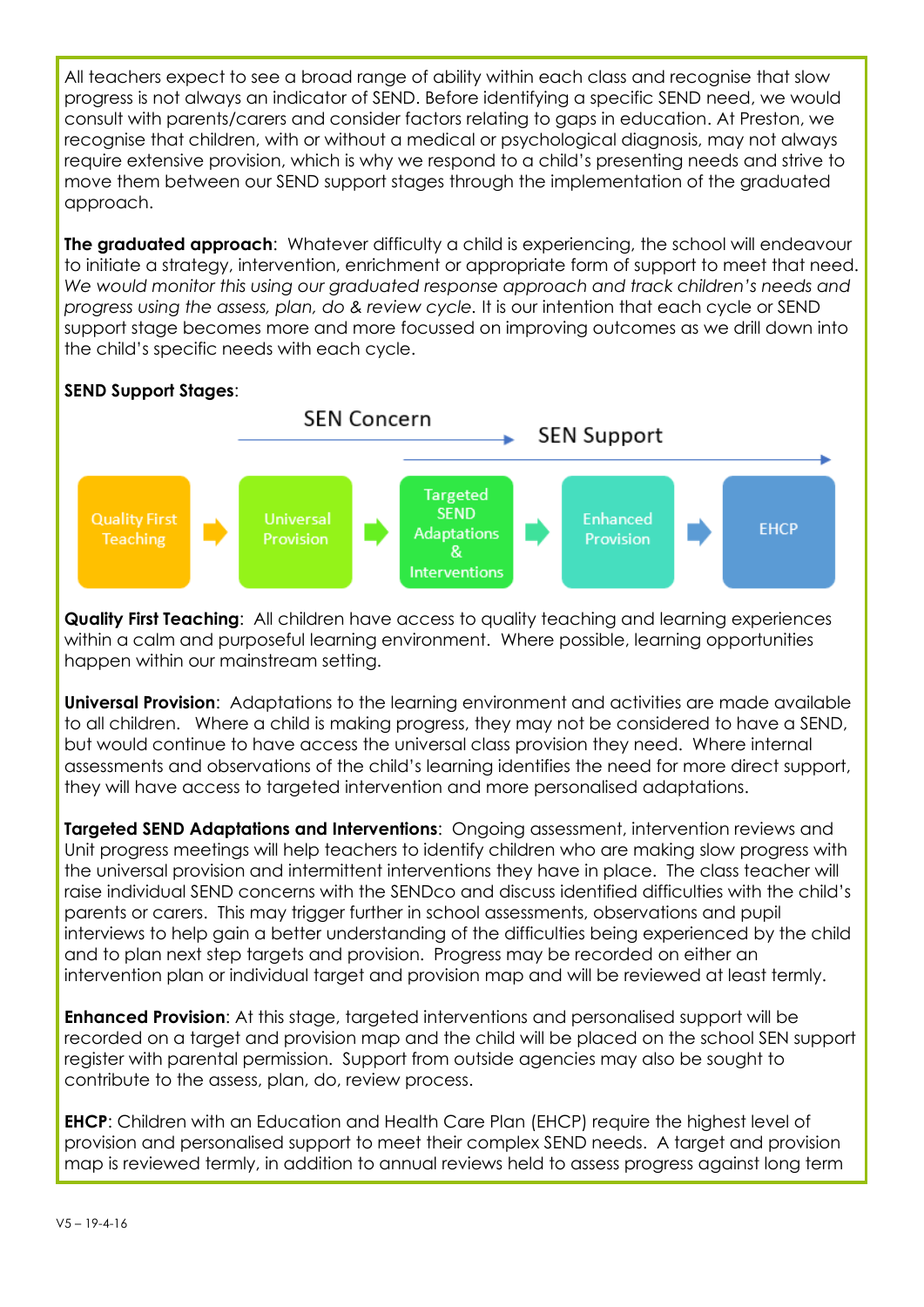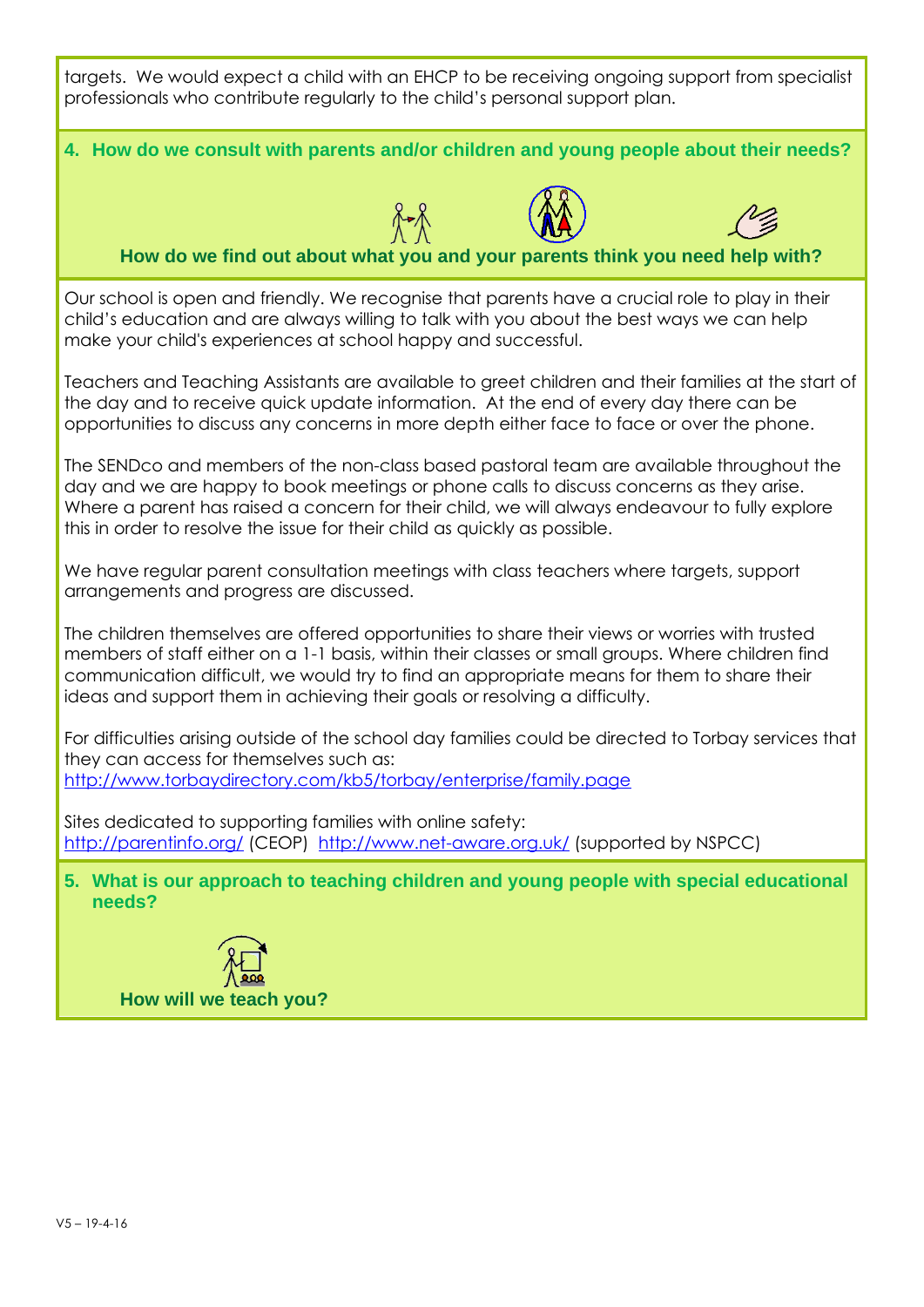We try to make children's learning exciting, fun, meaningful and challenging. We insist on high standards and expect all children to experience success and make progress. Learning skills, curriculum skills and knowledge are taught rigorously through a range of engaging and challenging activities which are adapted at the point of learning if a child's response to it is unexpected. High-quality outcomes bring together the children's learning, at their level of ability, in a meaningful way and is often shared with parents and the community. Children with SEND are expected to work alongside their peers for as much of their learning as is applicable and activities will be differentiated to enable them to contribute and achieve.

By creating these opportunities, the areas of the curriculum are fully covered ensuring that the children's learning is always given a context and allows them to become immensely proud of their own achievements.

Support Staff are expected to use the teachers *adapted* planning and *deliver this to the children with consideration of their specific needs.* This could mean the use of identified physical resources or breaking down the task into smaller chunks, providing brain breaks or using a visual prompt that promotes independence. Support staff are expected to reflect on how much progress a child has made, suggest next steps through discussion with their class teacher and deliver targeted interventions to support further progress.

At Preston Primary, we promote independence in children through our core values and aim to provide a team approach to 1:1 and small group support as our aim would be to build the child's independence and resilience so they do not become over-reliant one particular adult or adult led intervention.

**6. How can we adapt our curriculum for children and young people with special educational needs?**

**What sort of things will you learn here?**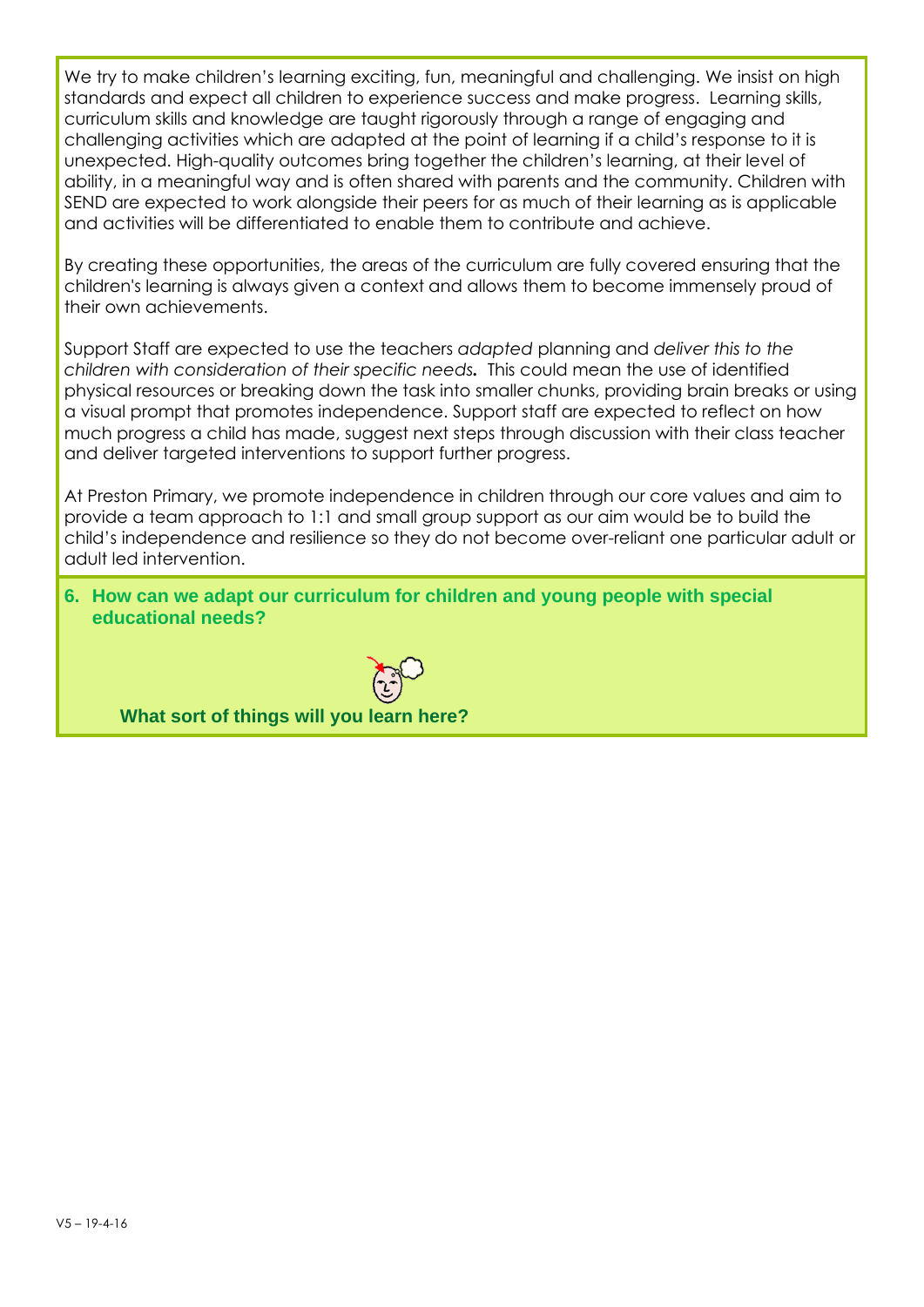Much of our learning is broken into Long and Short Enquiries that are timetabled alongside subject specific lessons. These aim to improve the way that children learn. We focus on the teaching of knowledge, skills, themes and vocabulary linked to each Enquiry. Learning must impact on new long-term understanding that stays in the memory. So revisiting learning, and careful sequencing of the whole curriculum is vitally important, and at the heart of our intent.

**Reading**: Our targeted intervention is tailored around pupil's specific starting points. Learning is bite-size, multi-sensory and repetitive and the resources we use instil children's confidence and raises self-esteem. Children are immersed in a story through drama, storytelling and creating story maps to learn and remember the text. We promote book talk through activities that help children know the text, such as using Seesaw to film each other acting out a story and retelling the story using puppets and props. Through this immersion children are inspired to write and share their ideas.

**Writing:** We create an environment where talk and writing are valued, and we explicitly talk to the children about what writing is and why it is important. Adults model language and vocabulary using talk prompts such as puppets and use unusual objects of interest to create awe and wonder and stimulate language. Children develop their phonological awareness through Read Write Inc. This provides children with opportunities to write the sounds they have been learning and to apply their knowledge. The children write every day, rehearsing out loud what they want to say, before spelling the words using the sounds and 'tricky' words they know. Within the sequence, children will practise 'hold a sentence' activities or 'edit a sentence' where the children apply their knowledge of spelling and grammar to edit and correct their work.

**Maths**: All lessons begin with a short assessment to support retrieval practice and develop longterm memory. A "hook" problem or calculation on which the children work collaboratively enable them to share initial ideas and strategies. A series of activities follow, with a balance of direct instruction, collaboration and dialogue aimed at unpicking the small idea around which the lesson is based. Teachers provide children with additional needs scaffolding and relevant resources or support is provided as necessary. For those children working below the year group curriculum, individual learning activities are provided to ensure their progress. Mistakes are valued and celebrated. Unpicking misconceptions so that children evaluate their thinking is vital in scaffolding children towards greater independent evaluation and learning.

**7. How will we ensure we get the services, provision and equipment that children and young people need?**

**How will we make sure that you get all of the help that you need from different people?**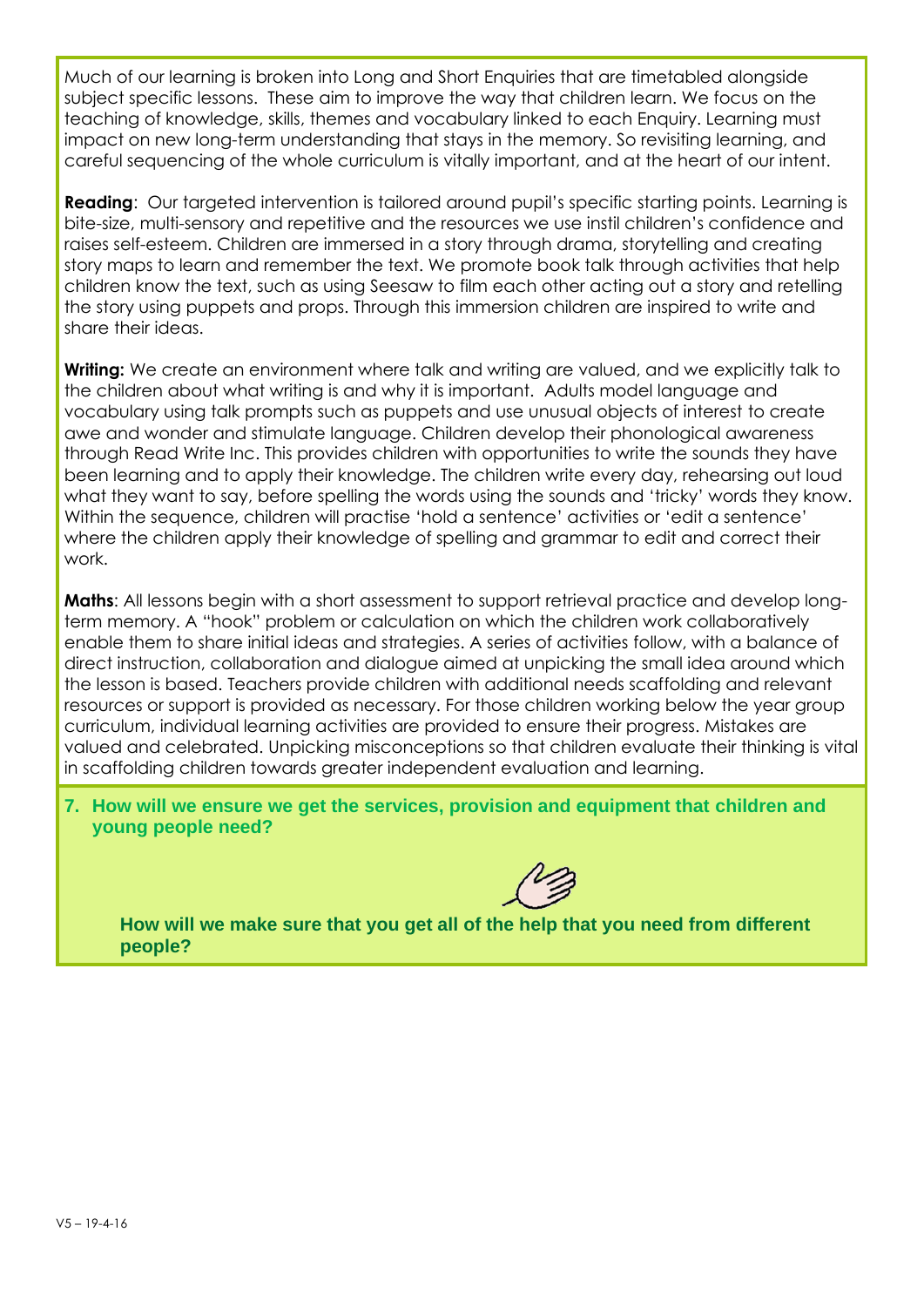There may be times when we might not have the resources and facilities to meet the specific needs of a child, but every possible effort will be made to try and do so. In Torbay there are many different external experts that can be called on to help. The Torbay SEN Local Offer and the 0-19 NHS Foundation Trust/Action For Children Society offer families and schools valuable signposting.

### [0 to 19 Torbay](https://0to19torbay.co.uk/)

[Local Offer in Torbay](http://fis.torbay.gov.uk/kb5/torbay/fsd/localoffer.page?localofferchannel=0) | Torbay FIS Directory

Under the Equalities Act (2010) a condition which is long term (defined as a year or more) is considered to be a disability. This would include children with a hearing or visual impairment or long-term health conditions such as asthma, diabetes, epilepsy or cancer. Sometimes, in the instance of a child having a medical condition, the Health Service will create health care plans and the school will coordinate recommended provision to best meet the needs of the child. These children may be held at SEND Support or have an EHCP depending on how significant the need is and how able the child is to manage that need. This process will allow the school to plan ahead in order to prevent disadvantage or discrimination. We will always endeavour to make reasonable adjustments and provide resources which will allow the child to flourish and succeed.

Preston Primary School is on a split level with easy access to lifts to all internal floors. There are two disabled toilets and a designated medical room. Physical adaptations to improve the school environment is reviewed annually and published in our Accessibility Plan.

## **8. How is this provision funded?**



The school's budget includes designated money for supporting children with special educational needs. Children with an Education & Health Care plan are allocated an additional amount of funding to meet the provision needed that is over and above what is required by their peers. Some funding may come from the Pupil Premium – a set of funds allocated to schools to work with children registered for free school meals at any point in the last six years. Schools also receive funding for children who have been looked after by the local authority continuously for more than six months and for children of service personnel or care leavers (such as children who have been adapted). Parents and carers will need to make the school aware if they think their children should be receiving additional funding. Schools are made accountable for how this money is spent and all resources and support are reviewed regularly and changes made as needed.

**9. What additional learning support is available for children and young people with special educational needs and how do they access it?**



**What else will we do to help you learn and how will this happen?**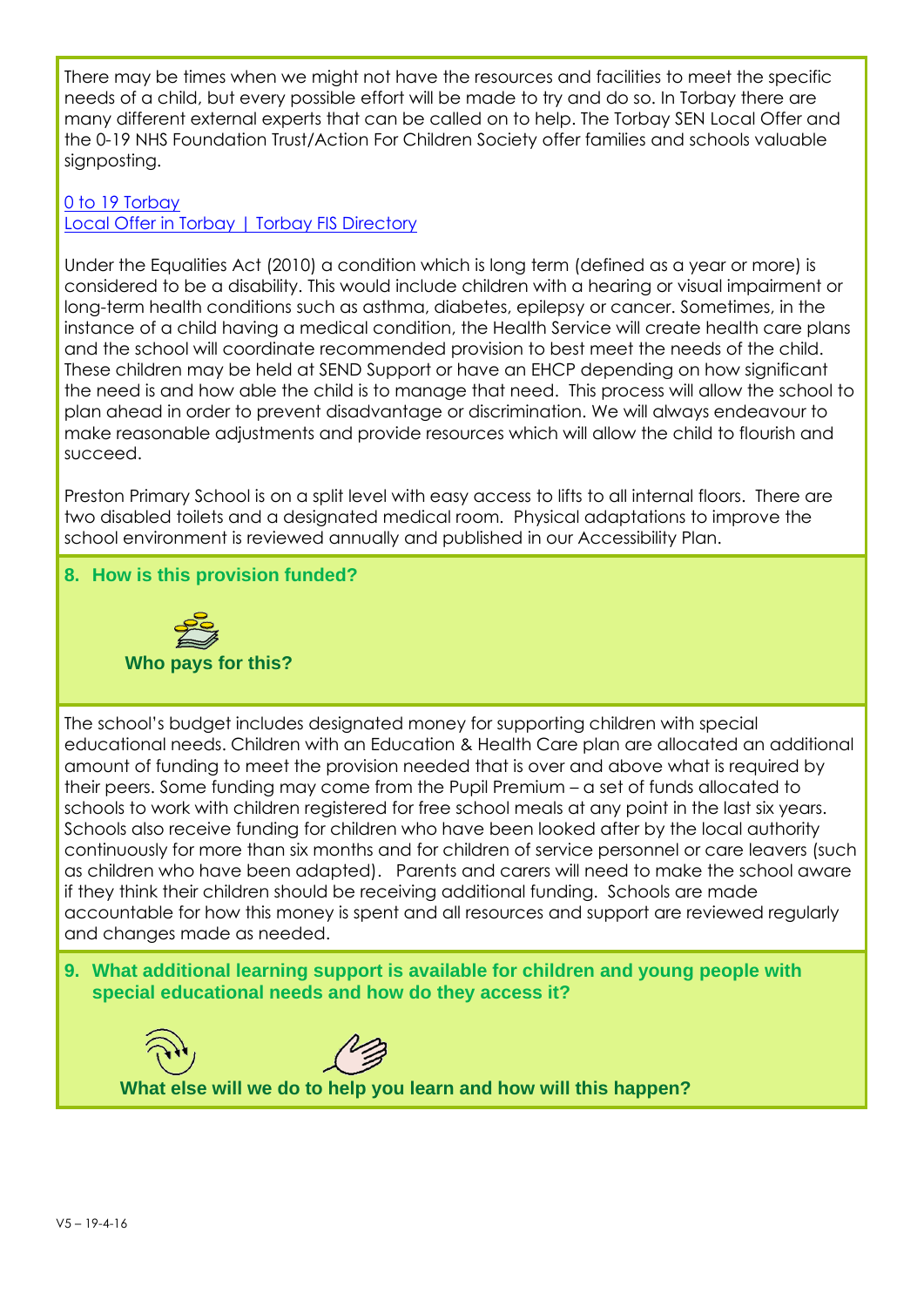The amount of support your child receives will depend on their age, ability and barriers to learning.

We allocate TA support on a needs led basis and each child is planned for to support these needs. We want all of our children to have a good degree of independence and to learn skills which will equip them for future life. However, there may be certain times or lessons where extra support will be necessary. We may also consider putting in more intense TA support if needs are significantly impacting upon a child's learning, but this would normally be for a short period of time and kept under review. We have access to a wide range of technology and resources to help our children to access their learning in a way which suits them. We make good use of iPad apps.

We will also use the support of specialist external services if it is needed.

#### **10.How do we support and improve the emotional and social development of children and young people with special educational needs?**



## **How can we help you learn about your feelings and relationships?**

Spiritual, moral, social and cultural (SMSC) development will take place across all curriculum areas and particularly within weekly PSHE lessons. Teachers will inspire in pupils an enthusiasm for learning. All adults will model and promote expected behaviour, treating all people as unique and valuable individuals and showing respect for pupils and their families.

Teachers will use creative strategies and challenging questions to engage pupils in their learning and relate it to their own experiences.

This can be achieved through maximising both planned and spontaneous opportunities to:

- Talk about personal experiences and feelings.
- Express and clarify their own ideas and beliefs.
- Speak about difficult events, e.g. bullying, death etc.
- Share thoughts, belongings, equipment and feelings with other people, listening to others.
- Explore relationships with friends/family/others.
- Show empathy.
- Develop self-esteem and a respect for others, accepting and embracing difference.
- Develop a sense of belonging.
- Develop the skills and attitudes that enable pupils to develop socially, morally, spiritually and culturally – e.g. empathy, respect, creativity, sensitivity and critical awareness.
- Being able to agree and disagree.
- Providing opportunities to work together and alone.

Children with social and emotional regulation needs will have access to pastoral care from their trusted adults who are able to offer support which is designed around the individual.

**11.How do we support children and young people with special educational needs moving between phases of education and preparing for adulthood?**





**How can we help you to get ready to change to a different place or to leave here?**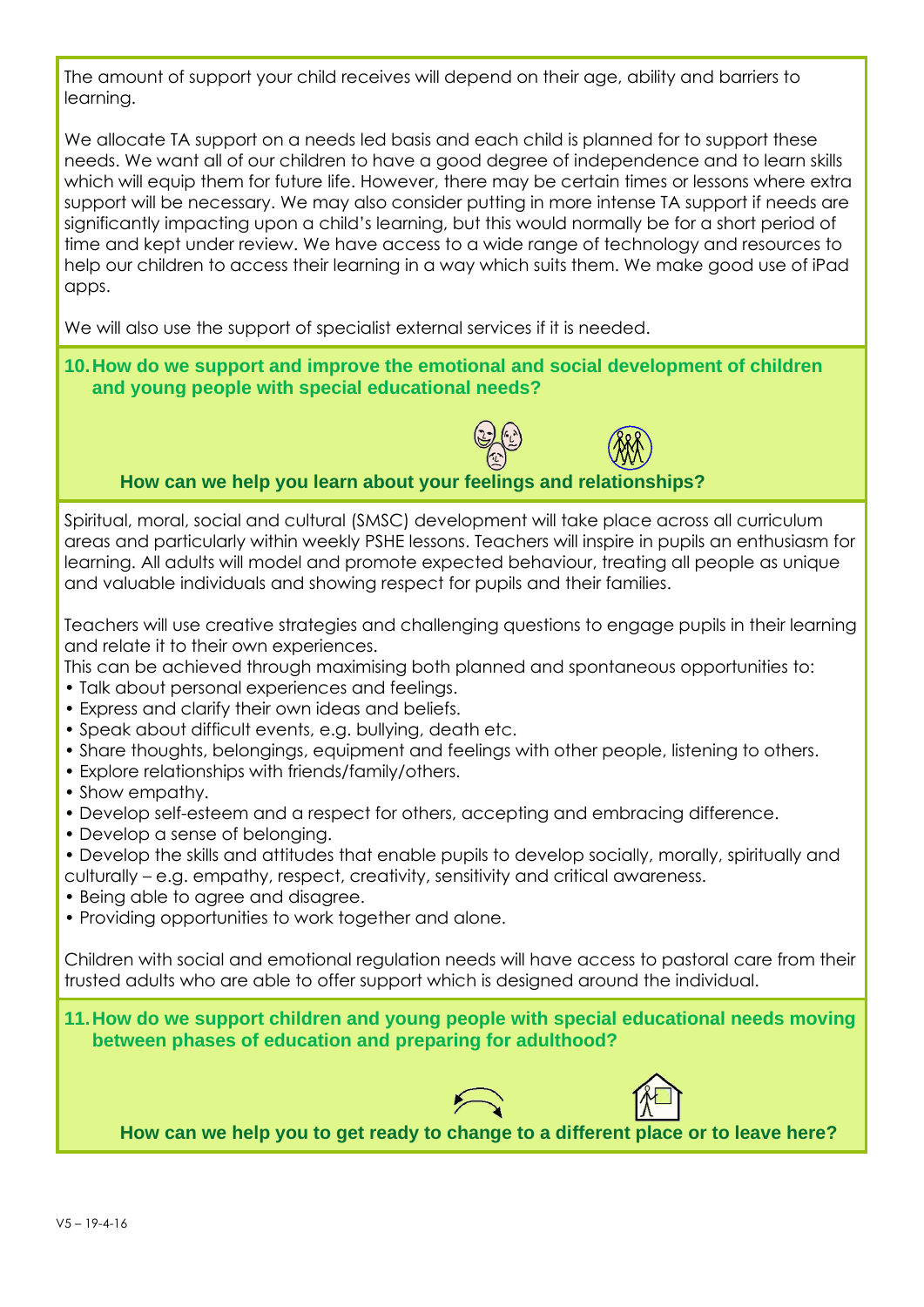We welcome and encourage families who would like to consider sending their child(ren) to our school to book a tour with the SENDco. This will give parents an opportunity to ask questions about their child and find out how specific SEND can be supported.

On initial entry into school, we encourage parents to let us know if their child has any identified SEND needs so that we can begin to have conversations around how we can meet them. The EYFS teachers visit the nursery settings of each new cohort so the children can see a familiar face and invite families to transition meetings in the summer term. The children are sent a 'starting our school book' and ask families to return an all about me profile.

When moving from class to class, all children are given an opportunity to meet their new peers and class teacher in July during a class swap day. This is when photo books and any specific resources or health and safety issues can be identified and planned for. All children are prepared for the move into the next part of the school building by joining the next phase for playtimes and working in different parts of the building at different times of the day. This is done with the support of familiar adults so the child can discuss their concerns and ask questions as necessary. For children who need an enhanced transition plan, this can be co-ordinated by the class teacher and SENDco in consultation with the child's parents or carers.

At the end of KS2, arrangements are made for parents to meet staff from their allocated secondary schools prior to transfer. In some cases the SEND/Pastoral Team will liaise with school and arrange additional transition sessions for children who will find the move stressful or difficult. All SEND records and reports are transferred to the secondary schools at the end of KS2 or to the receiving school if the child leaves mid-term.

**12.What other support is available for children and young people with special educational needs and how can they access it?**

# **What other help can we give you or help you to get?**

Safeguarding children is taken very seriously at Preston Primary. All new and existing members of staff at our school have a safeguarding overview of school procedures. Across the year, updates are provided to staff and the Safeguarding team update themselves regularly via a range of courses offered by the Torbay Children's Safeguarding Board (TCSB).

Safeguarding is always discussed as part of our termly health check, we also provide a yearly report on our children in care to both the board and the virtual school. For children looked after by the local authority, we have a proportion of our termly PEP meeting reports audited by the director responsible for Safeguarding and SEN or by the virtual school.

Online safety is a recurrent theme throughout the academic year with lessons engrained into the curriculum.

**13.What extra-curricular activities are available for children and young people with special educational needs?**



**What other activities can you do here?**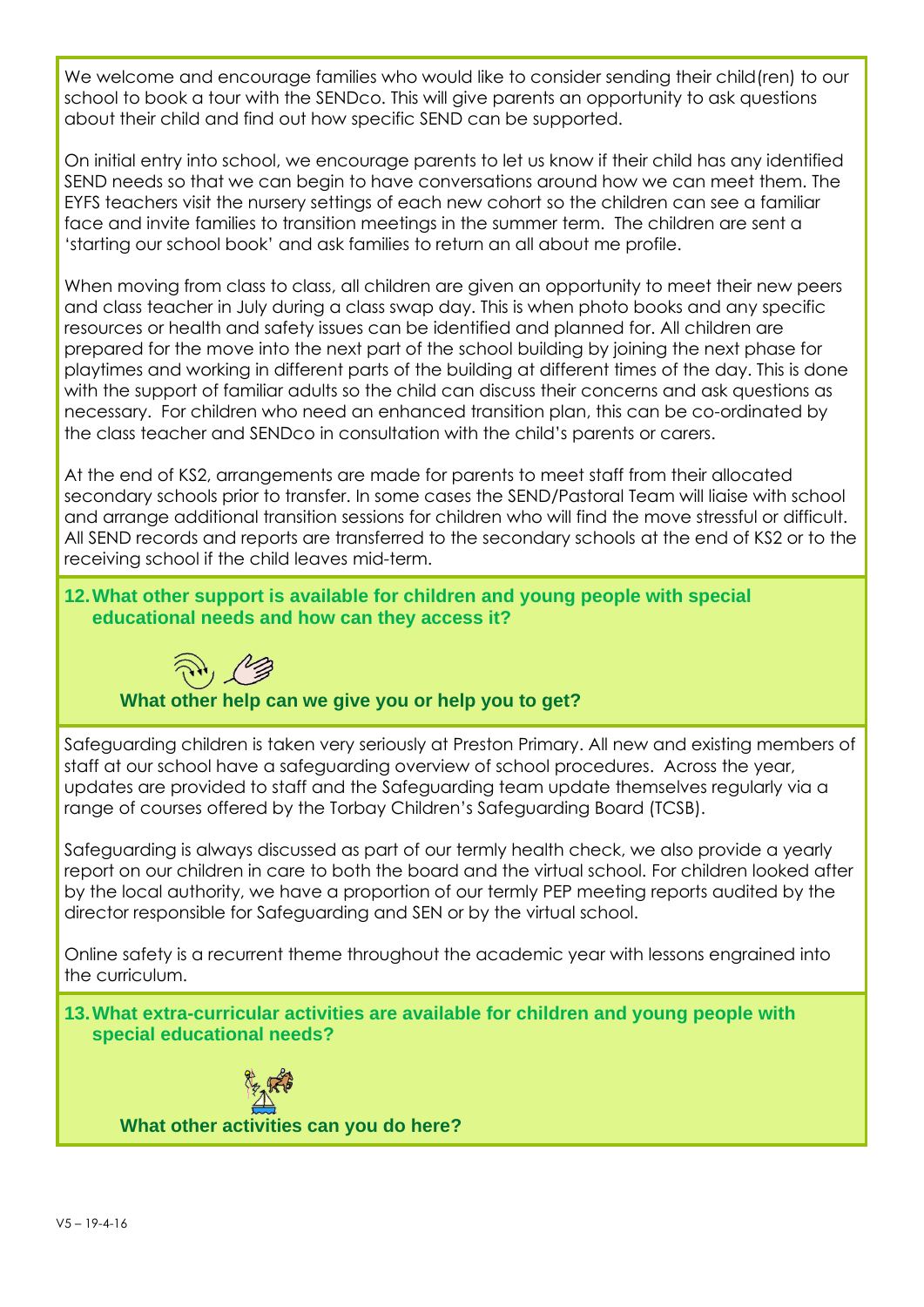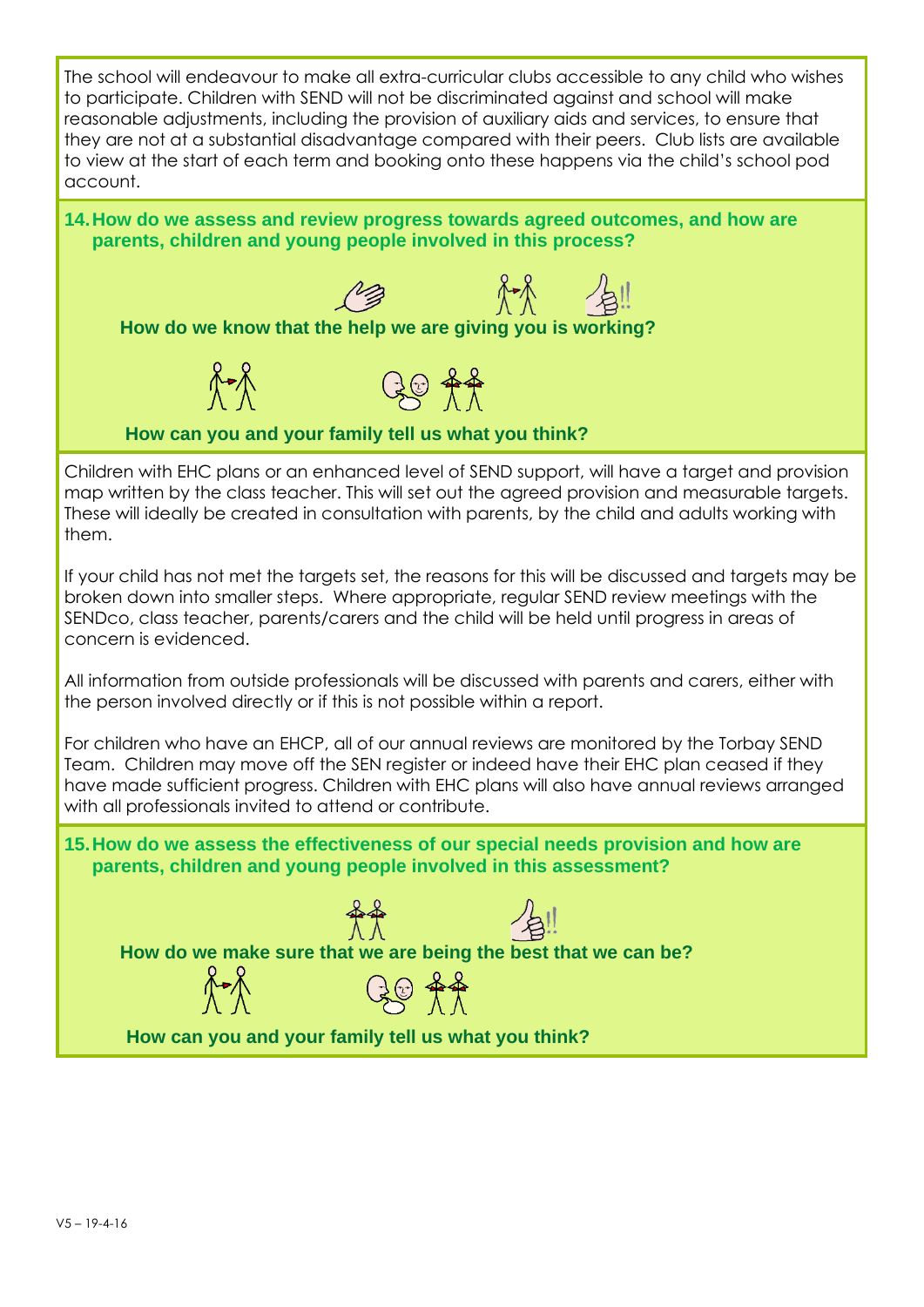The SENDCO feeds directly to the senior leadership team at Preston Primary.

It is the role of the SENDCO to:

- Oversee the day-to-day provision for children with SEND. This is done through observations of children, looking at target and provision maps, identifying specialist resources, involving and liaising with external agencies, checking and approving graduated response cycles and reviewing impact of targeted interventions alongside SLT, teachers and support staff.

- Advise on the deployment of the schools dedicated budget and other resources to meet pupils' needs effectively. This is done through discussion of the child's needs with the entire team around the child, including teacher, TA, parent and child (if applicable)

- Be a key point of contact with external agencies.
- Update and review the SEND policy, information report and co-author the accessibility plan.
- Report progress and suggest areas for development to the Directors.

We will also monitor and review our SEND Policy and Provision by:

- Ensuring accountability by placing ultimate responsibility for SEND and the implementation of this policy with the CEO.

- Ensuring that the Directors are given an overview of SEN at least once a term. This will happen as required or in any case, as a minimum, once every term.

- Identifying and responding to new/revised guidance issued by government bodies and the Local SEND TEAM, leading to review of this policy on an annual basis.

**16.How do we ensure that teaching staff and other staff have the expertise needed to support children and young people with special educational needs?**





**How do we make sure that everyone that works with you has the right skills and can do the right things to help you?**

We place high value on good quality training.

All members of the school staff are trained and supported to improve the quality of teaching and learning for all children, including those with SEND. This includes whole school training on SEND issues, such as Autism Spectrum Disorders (ASD), speech and language difficulties, specific learning difficulties, intimate care and on how to reduce the impact of social, emotional and mental health needs.

We regularly refresh teacher's curriculum knowledge during standards and progress meetings and through the development of subject specific curriculum documents.

Individual teachers and support staff receive training offered by external agencies and through the National College webinars. We also welcome advisory teachers and NHS specialists into our school who can offer SEND specific training to relevant staff where there is a child in class with specific needs.

The SENDco is a qualified teacher who has the skills and experience to work with and support staff and children with SEND. The SENDco has completed the Post Graduate Qualification in Special Educational Needs Co-ordination and attends regular SENDco network meetings.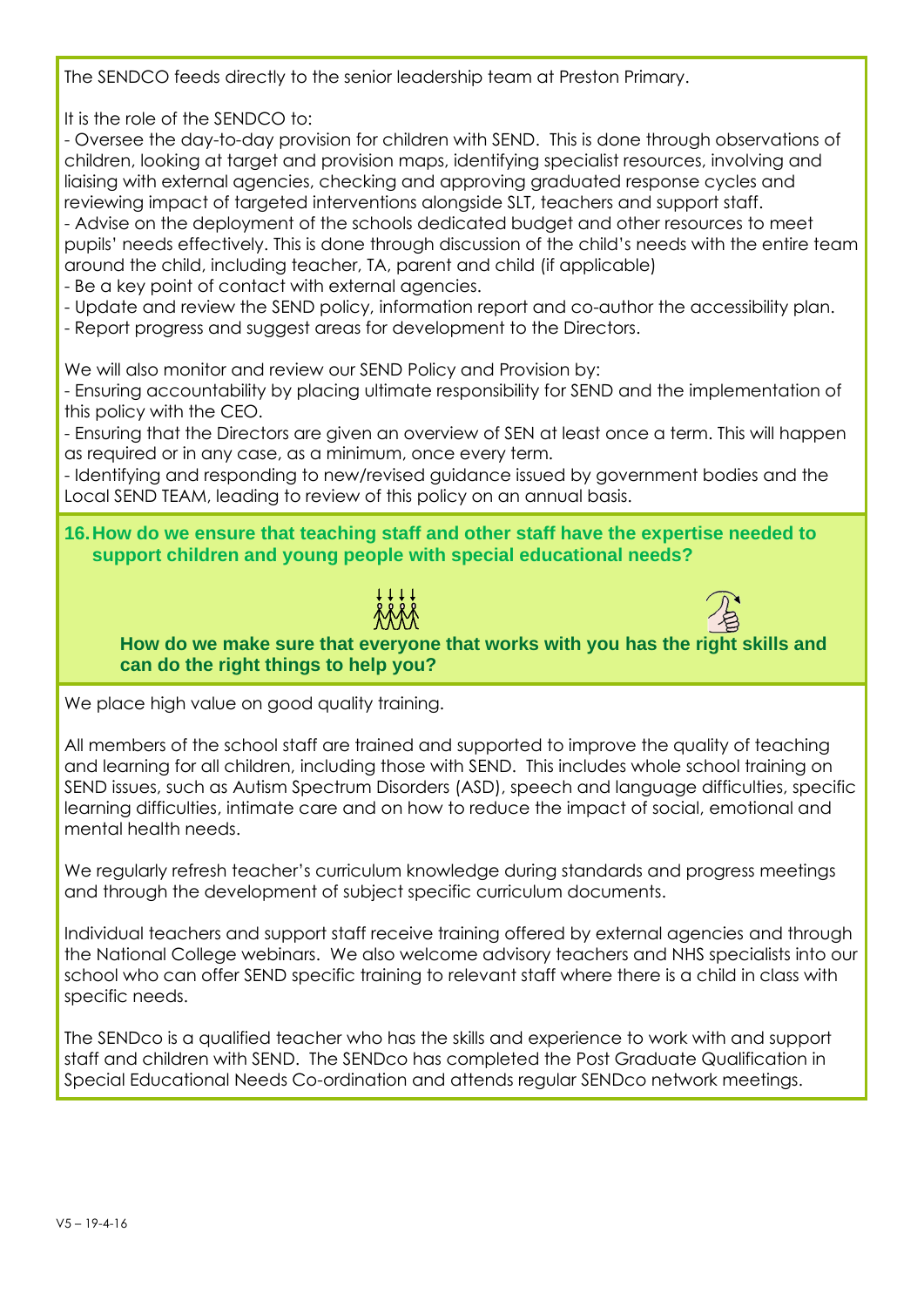**17.How do we keep parents informed where children and young people have special educational provision but do not have an Education Health and Care Plan?**



#### **How do we make sure that your parents know how we can help them?**

Once a child is identified as having SEND, parents are included in the whole process so that they understand that their child will be added to the SEND register and they are happy for us to share information with other external agencies who we might call in to support the child. This is then reviewed termly and shared with parents at regular intervals in the academic year.

If a child demonstrates sustained progress over time, including during times of transition, within their identified areas of need and no longer need specialised individual support and planning, we would look to take them of the SEND register. This would be celebrated and shared with the child and their parents and may involve a light touch monitoring to ensure progress is maintained.

Where, despite the school taking relevant and purposeful action to identify, assess and meet the SEND of the child and they have not made expected progress, the school or/and parents may decide to initiate a request for an EHCP assessment.

Where children do have an EHCP, the long term targets are reviewed annually in addition to the termly target and provision map updates.

**18.How can parents, children and young people make a complaint about our provision?**



# **What can you do if you are not happy about something that has happened here?**

Families need to contact the class teacher in the first instance to seek advice regarding what provision their child is receiving and ideas about how they can support further at home. The SENDCO and Pastoral Team can also provide support, guidance, and advice to families too.

Where a need is identified, the SENDco and/or Pastoral Team will explore in house support that can be offered or signpost parents to relevant external services within the local area. Parents are also encouraged to seek advice from SENDIASS (Special Educational Needs and/or Disabilities Information, Advice and Support Service for Torbay). It is a free and confidential advice service supporting parents with children aged 0-25 with SEND. They can be contacted on 01803 210371 or by email on [info@sendiasstorbay.gov.uk.](mailto:info@sendiasstorbay.gov.uk)

Where parents and carers feel that a situation has not been dealt with effectively, they will need to follow the MAT complaints policy which can be found on the school website. We are happy to listen to and reflect upon the suggestions and views of parents and would always encourage them to come and talk to us in the first instance.

Further information and guidance for parents can be found on the Torbay SEND website: [Special educational needs and disability \(SEND\) -](https://www.torbay.gov.uk/schools-and-learning/send/) Torbay Council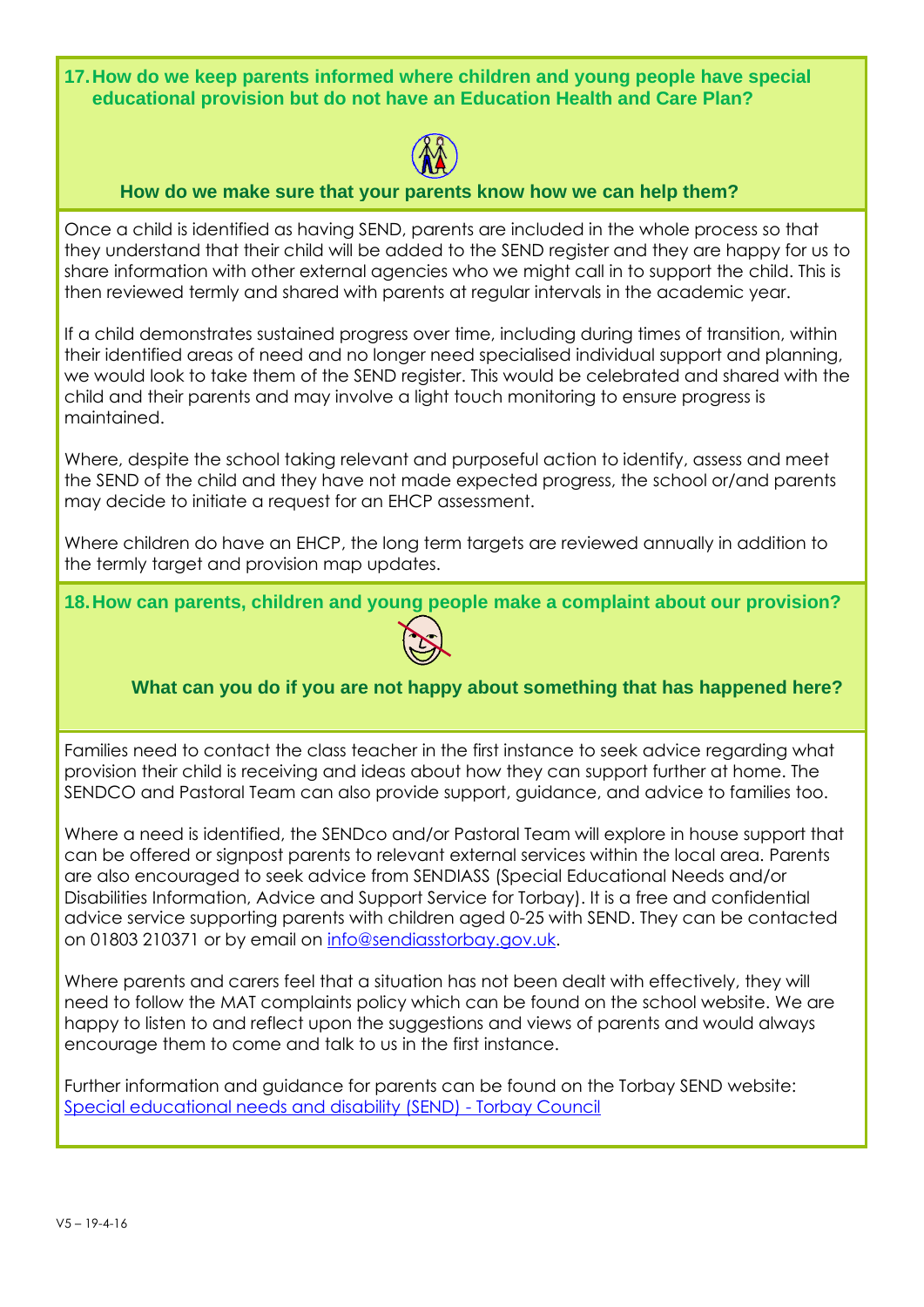